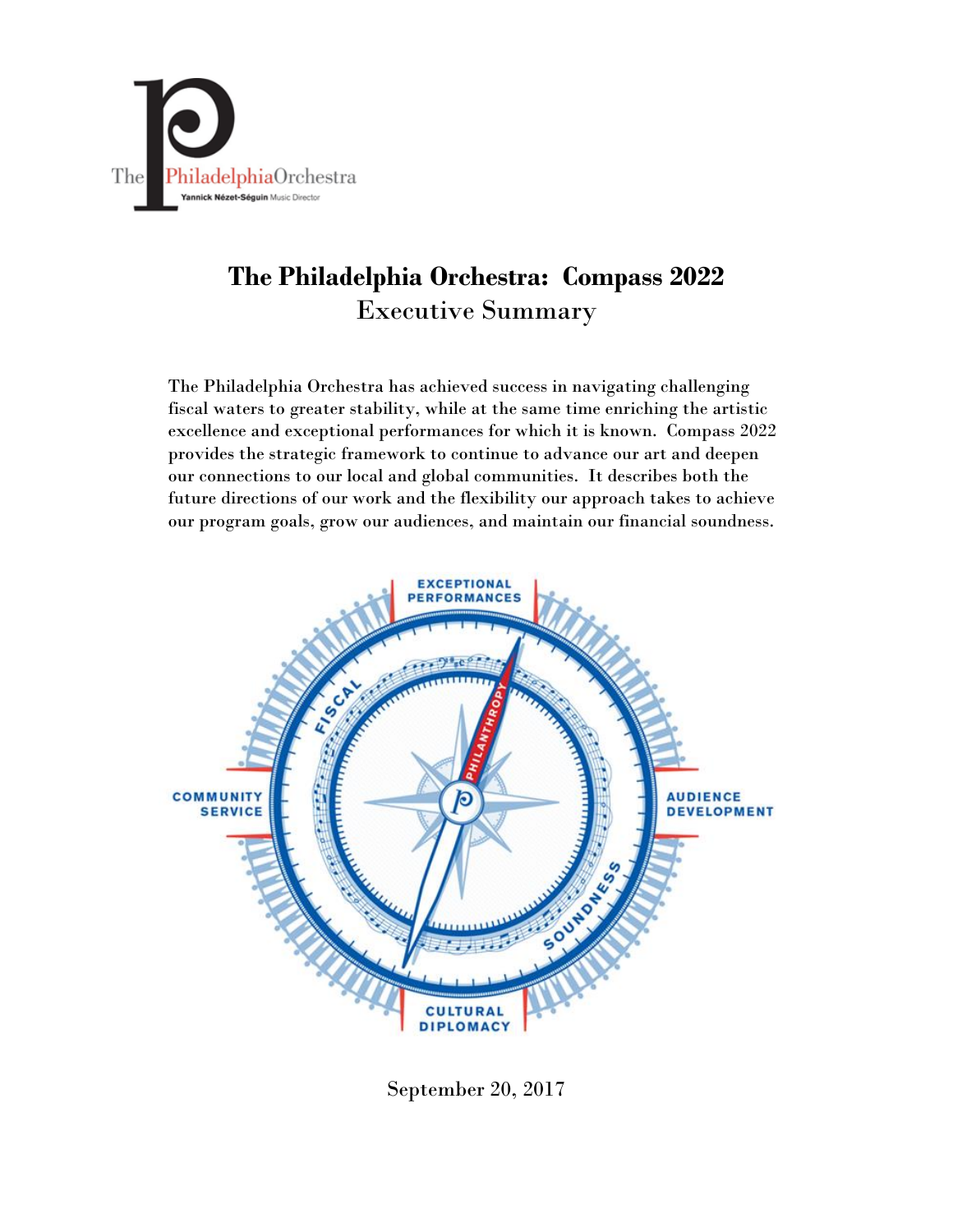# **The Philadelphia Orchestra: Compass 2022** Executive Summary

*"The Philadelphia Sound is born of the deep musicality, the generosity of spirit, and the incomparable commitment to ensemble playing of our Orchestra musicians. It is a unity of sound that distinguishes The Philadelphia Orchestra from all others." – Yannick Nézet-Séguin*

"Unity." Music Director Yannick Nézet-Séguin expresses the unique quality of The Philadelphia Orchestra. **Compass 2022**, our strategic directions for the five years beginning with 2018, is grounded in artistic excellence and captures unity of vision and purpose not only as our legacy but as our call to action.

Through steadfast attention to strategic planning in recent years, we have eliminated the organization's debt, and dramatically expanded the range and scope of our activities locally, nationally, and globally.



We have defined programs with a breadth of vision that reflects the Orchestra's storied legacy, its ongoing commitment to multifaceted community involvement, and its role as a global ambassador for the arts.

Compass 2022 depicts six strategic directions for The Philadelphia Orchestra's next five-year plan. Four directions are the cardinal points of our compass: Exceptional Performances, Audience Development, Cultural Diplomacy, and Community Service. Philanthropy activates the compass needle as the fulcrum for our plan. Our commitment to Fiscal Soundness is the housing for Compass 2022, securely protecting our work.

Through the planning process, we have articluated clear directions in Compass 2022. The compass imagery represents the flexibility we will need to be responsive to both economic opportunities and challenges, and the case is a vivid illustration of the importance we place on managing responsibly and prudently within our resources.

The **Mission Statement** adopted in 2016 is the foundation for Compass 2022:

*The Philadelphia Orchestra creates and shares music of the highest caliber for people of all ages and backgrounds. The Orchestra is committed to excellence, innovation, and creativity, onstage and off, and serves its many communities at home and abroad by performing music, encouraging music-making, and improving the quality of life.*

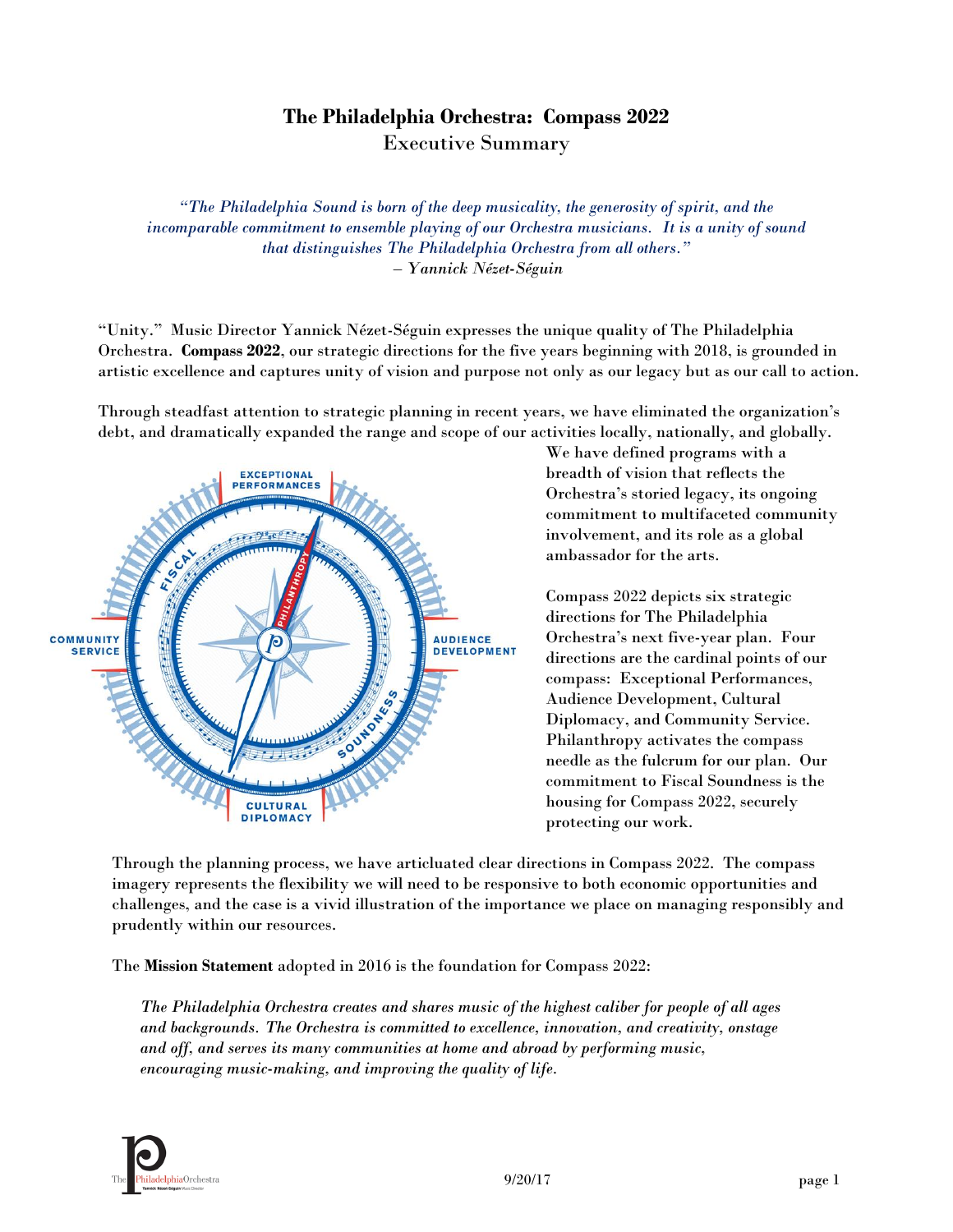We carry out this mission within the context of a set of guiding principles adopted with the mission: Art, Service, Learning, International Exchange, Innovation, and Excellence (see text boxes below). These values are an essential reference point in implementing the strategic directions.

## **Compass 2022: Six Strategic Directions**

#### Art

We believe that music is a universal form of human expression. We broaden the art to be inclusive of many different modes of orchestral presentation, breaking traditional definitions and eliminating boundaries.

## **North: Exceptional Performances**

Securing the Orchestra's artistic core—our musicians and their work with our music director—is at the very heart of Compass 2022 and is as central to our future as it has been to our past. We have tremendous opportunities to continue to create, evolve, and deliver exceptional performances through the talents of our music director, Yannick Nézet-Séguin, whose commitment to the Orchestra extends through 2026. Under his baton, the Orchestra's artistry is flourishing in critically acclaimed interpretations of the symphonic repertoire, ranging from Baroque to contemporary. We must invest in highly creative artistic projects to excel as one of the world's premier musical

ensembles. Yannick's passion for operatic and oratorio projects presents exciting prospects for audiences and artistic partners. Repertoire during the coming years will include American sounds—jazz, Broadway, techno, spirituals, and folk music—that transcend traditional barriers in these genres. Community performers and collaborators from varying art forms, disciplines and backgrounds will join the Orchestra onstage in Theater of a Concert productions. We will commission works for our principal players and feature the nation's largest mechanical action concert hall pipe organ in the Fred J. Cooper Memorial Organ Experience. Innovative community projects with composers in residence will create collective, immersive performance experiences enjoyed by a wide range of performers and audiences.

### **Service**

We provide outlets for expression and appreciation of orchestral music in service to Philadelphia and our region, as well as communities around the nation and the world.

# **East: Audience Development**

The Philadelphia Orchestra derives meaning and purpose from its audiences. The musical experience exists for our audiences, whether performances in Verizon Hall; Carnegie Hall; at our summer homes in Saratoga, Philadelphia or Vail; on tour; streamed live from China; broadcast on the radio; or any of the hundreds of educational programs and concerts at community venues in any given year. Exceptional performances animate our initiative to enlarge and energize our patron base and reward patron loyalty in ways that are meaningful to the audiences themselves; these efforts will continuously build diverse

audiences and encourage deeper levels of enthusiasm and support. The audience development initiatives approach relationship-building through the lens of a lifelong connection between the individual and the Orchestra. Encouraging membership in the Young Friends of The Philadelphia Orchestra (age 21 to 40) will continue to lower the average age of our audiences and nurture the next generation of Orchestra donors, leaders, and volunteers. LiveNote® and other innovative technology applications are tools we will use to give ever greater numbers of patrons access to the experience of classical music.

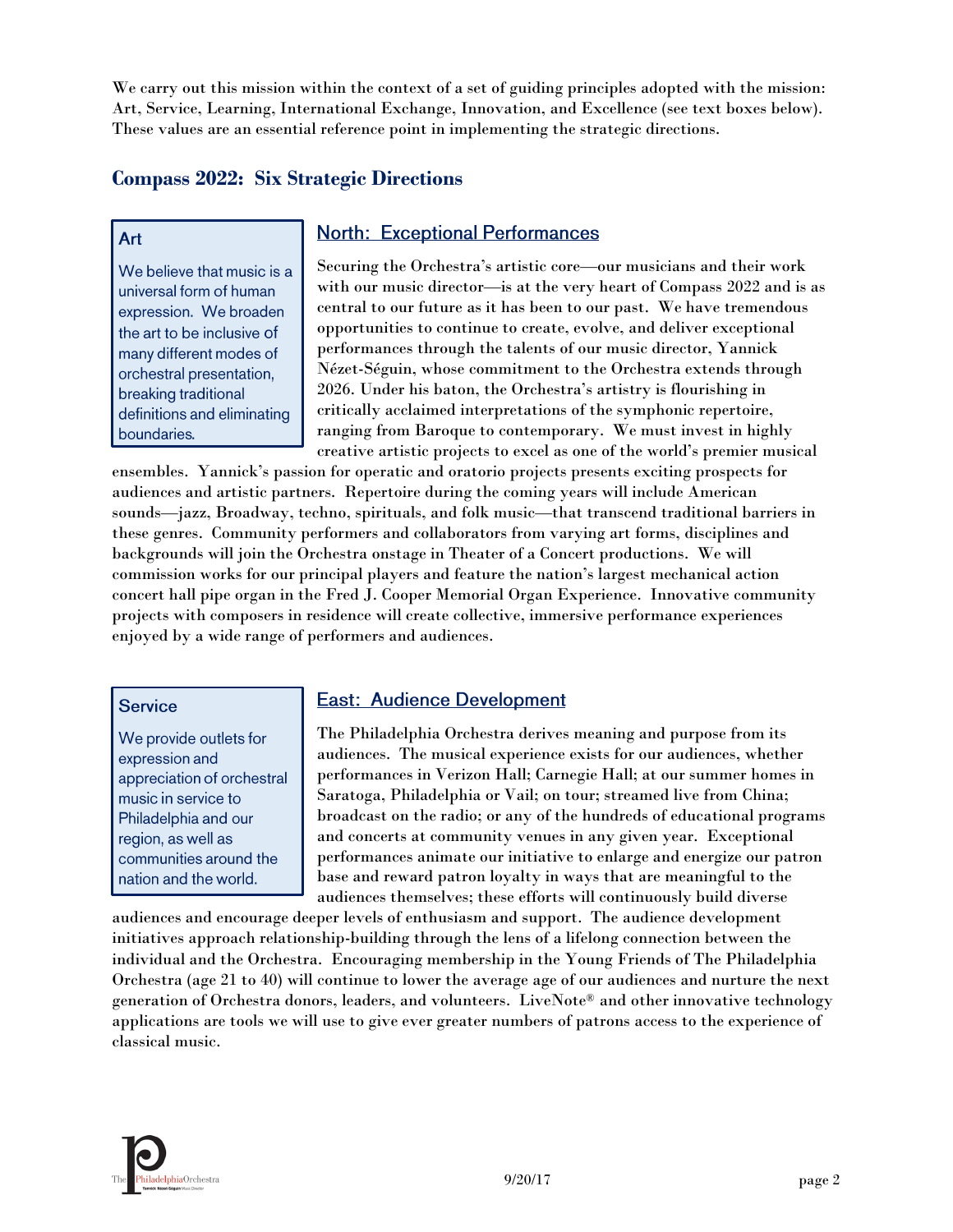#### **International Exchange**

Through music, we bring together people and cultures across the globe. We honor and foster our legacy relationships while continually cultivating new partners locally, nationally, and internationally.

## **South: Cultural Diplomacy**

Over the past seven years, we have focused our entrepreneurial talent to diversify operations, developing China as a second market through robust collaborations with central and municipal government officials. Key multi-year strategic partnerships in China have manifested in traditional performances, side-by-side events in which Orchestra musicians and Chinese artists perform together, PopUp concerts in historic and culturally meaningful locations, master classes, coaching, and dissemination of these connections through both traditional and new media channels. This innovative commitment allows us to develop

mutually beneficial partnerships and reciprocal presentations with a significant number of Asian and European cities.

#### Learning

**Our Collaborative** Learning initiatives provide open musical exchange within Philadelphia's robust arts ecosystem, providing access to performance and educational activities and enhancing the value of music in all communities.

## **West: Community Service**

We foster music-making and a love for classical music in all that we do. The **HEAR** initiative (**H**ealth, **E**ducation, **A**ccess, and **R**esearch) extends the reach of the Orchestra beyond Verizon Hall and the Academy of Music into neighborhoods, welcoming the entire community—people of every age and from all walks of life—to actively engage with The Philadelphia Orchestra as performers, listeners, and contributors to the art. HEAR transforms the lives of young Philadelphians through music, providing immersive educational experiences for K-12 students as well as authentic opportunities for adult audiences to engage directly with our musicians and music. We create opportunities to collaborate with community leaders in education, medicine, and human services to offer

musical experiences that provide hope and inspiration for those experiencing trauma, such as homelessness, incarceration, and recovery challenges.

#### Innovation

The Orchestra has been committed to innovation in the art form of orchestral music since its founding. We continue to expand access to our ensemble and music through unique creative programming, concert presentation, and technology.

## **The Fulcrum: Philanthropy**

Our commitment to programmatic and operational innovation will inspire confidence and encourage philanthropy from established and new donors. The strategic directives of Compass 2022, linked with new investment opportunities for donors (such as our new Artistic, Collaborative Learning, and International Leadership Councils) will enable us to connect progress toward meeting our contributed revenue goals with progress within any initiative. The Orchestra will continue its successful annual fundraising program, concentrating our efforts on sustaining and strengthening contributed revenue from all sources. We will position the organization to undertake a fundraising campaign to increase the endowment to address our historic undercapitalization.

Creative programming will extend to original opportunities for audiences to learn more about the Orchestra, its artists, and its operations as one vehicle to invite an ever-larger group of patrons to become donors and investors. Philanthropy steadies and advances our progress toward any compass point in support of our mission and guiding principles.